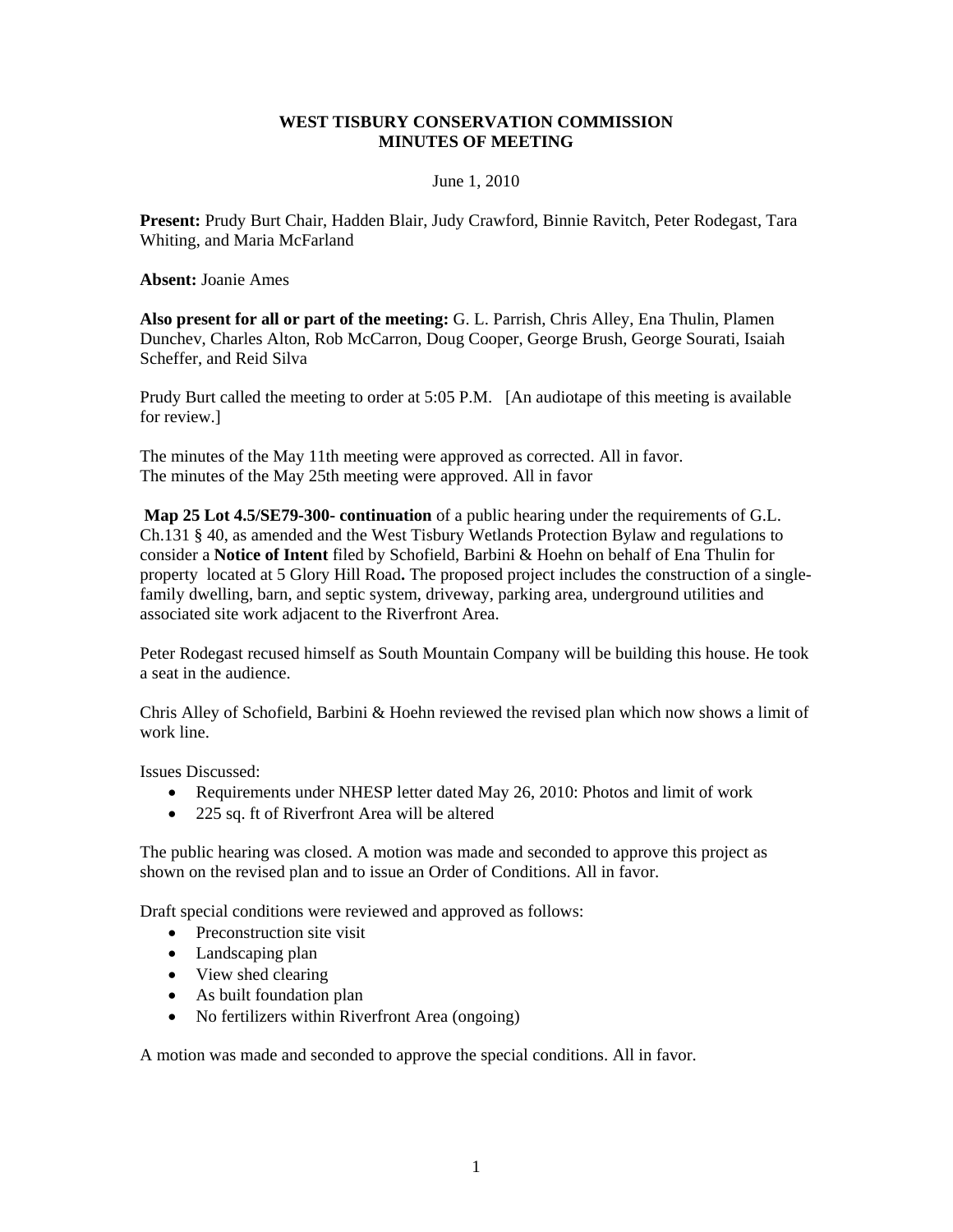**Map 3 Lots 73.1, 73.2 & 79: continuation of** a public hearing under the requirements of G.L. Ch.131 § 40, as amended and the West Tisbury Wetlands Protection Bylaw and regulations to consider a **Notice of Intent** filed by Cooper Environmental Services, LLC on behalf of the Alton Family Limited Partnership to construct a residential driveway within a 30 ft wide Right of Way over property located at 57 Lambert's Cove Road owned by Jeremy Biggs to access property owned by the Alton Family Limited Partnership at 55 Norton Farm Road.

New documents submitted:

- Report from LEC Environmental Inc dated June 1, 2010
- Report from Vanasse, Hangen and Brustlin dated June 1, 2010
- Revised project plan dated June 1, 2010 (removed original proposed driveway location)

The members reviewed the wetlands delineation report of LEC Environmental and discussed the report with Doug Cooper and Mr. Alton.

Issues Discussed:

- Presence of Spodosols/problematic identification
- Didn't agree that the area in question contains hydric soils
- Agreed to delineate Vernal Pool mean high water mark on plan
- Applicant concedes that this area is a wetland.
- Agreed to accept wetland line modification at flags 26-31

Mr. Alton hired Jeff Peterson, a soils scientist at Vanasse, Hangen and Bruistlin. Mr. Peterson did a site visit on May  $27<sup>th</sup>$ . Doug submitted Mr. Peterson's report for the record as noted above.

Mr. Peterson's opinion is that these are not hydric soils. Members discussed Mr. Peterson's report.

The next steps:

- Resurvey and revise the plan according to the LEC flagging
- Possibly have LEC's soil scientist review Mr. Peterson's opinion
- Wetland flag numbers will be shown on the plan
- Driveway will be shifted at flags 26-31 subject to topographic limitations
- Submit written calculation of amount of wetland to be filled
- Vernal Pool Habitat high water mark boundary delineated.
- Review of Peterson report by LEC

A motion was made and seconded to continue this public hearing to June  $22<sup>nd</sup>$  at 5:20 PM

**Map 6 Lot 6** /**SE79-301**: a public hearing under the requirements of G.L. Ch. 131§ 40, as amended and the West Tisbury Wetlands Protection Bylaw and regulations to consider a **Notice of Intent** filed by Sourati Engineering Group on behalf of SB Vineyard LLC owner of property located at 271 John Cottle Road, to relocate an existing driveway in the Buffer Zone to within 33 feet of the top of a coastal bank, install underground utilities in the driveway, create a path in the Buffer Zone and perform additional landscaping.

George Sourati presented the project plan.

• Comprehensive plan for NHESP/ MESA compliance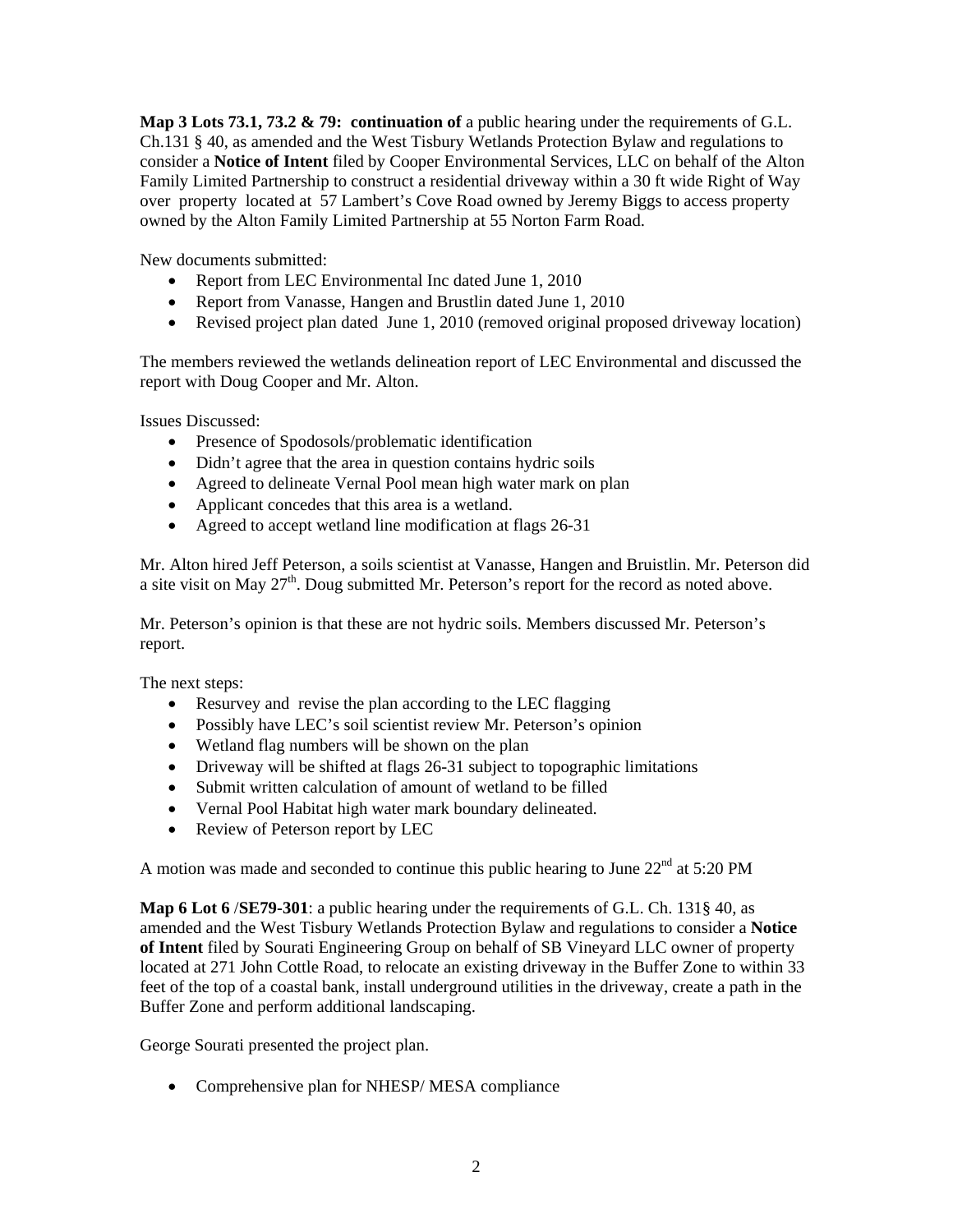- Request permission to move the driveway to within 33 ft from the top of the bank as it is very close to the proposed house
- Requested waiver of the Bylaw regulations for a driveway in the first 50 feet of the Buffer Zone
- House can't be moved as pool on adjacent property is 50 feet from the proposed house
- Existing electric transformer- trenching for underground utilities in driveway to proposed house
- Footpath from cottage to new house
- Existing driveway location would be revegetated
- No long term effect on the bluff, condition to protect during construction
- Construction of road by hand
- Trucks and equipment will travel on new driveway

Issues Discussed:

- Have not demonstrated that there is a hardship or no alternatives
- Parking turnout does not have to be within the buffer zone
- Consider screening instead of relocation
- Consider different layout of relocation

Next Steps

- George requested that the members do a second site visit.
- George will look at alternatives

A motion was made and seconded to continue the public hearing on this project to 5:45PM on June  $22<sup>nd</sup>$ . The site visit will be on June  $17<sup>th</sup>$  at 1:30 PM.

George was asked to revise all plans of this property to indicate that the rocks on the beach are not an engineered structure.

**Map 35 Lot 3.4:** a public hearing under the requirements of G.L. Ch.131 § 40, as amended and the West Tisbury Wetlands Protection Bylaw and regulations to consider a **Request for Determination of Applicability** filed by Chilmark Shellfish Constable Isaiah L. Scheffer on behalf of the Town of West Tisbury for a project to be located at 161 Road to Great Neck owned by Priscilla P. Fischer Trs.The proposed project includes the installation and maintenance of a dual-use Floating Upweller System ("Flupsy") at the end of an existing fixed pier for the purpose of culturing shellfish seed.

Pictures of the existing dock were circulated. Isaiah Scheffer described the project.

Issues Discussed:

- Dock is capable of growing about 400,000 oysters to an inch and a half.
- Oysters are filter feeders so they are good for the pond. Project would run from end of June to September.
- Depth of water is 3-4 feet. Dock will extend out 20 feet to assure that the dock will not ground out if the pond is open.
- Power is available at the site to run the electric pump.
- Pressure treated wood and anchored with a 100 lb anchor
- Propagation permit needed
- Hauled in and out at Sepiessa